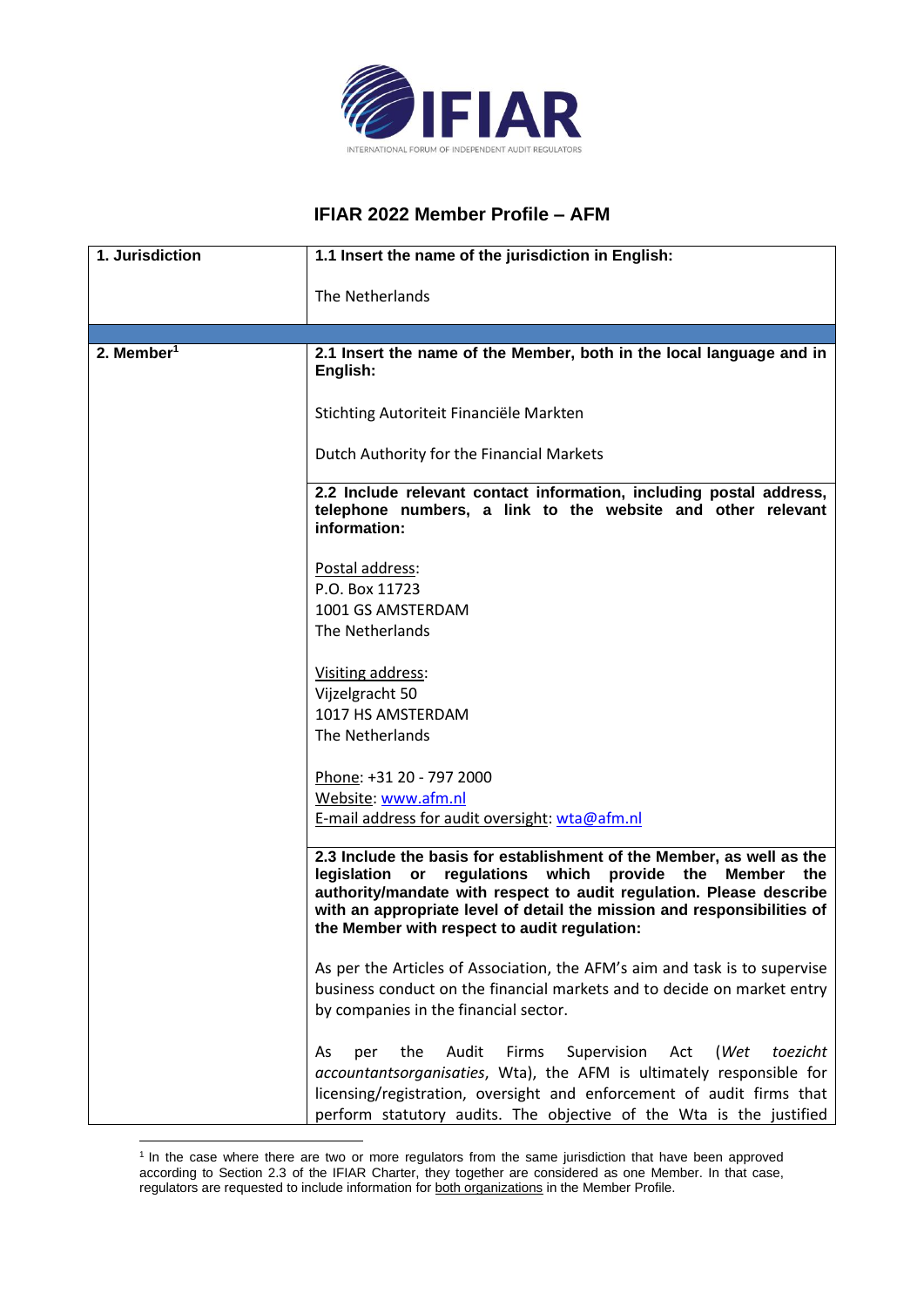

|                                                                  | restoration of confidence in the auditor and his auditor's reports in order<br>to enhance confidence in the financial markets.                                                                                                                                                                                                                                                                                                                                                                                                                                                                                                                                                            |
|------------------------------------------------------------------|-------------------------------------------------------------------------------------------------------------------------------------------------------------------------------------------------------------------------------------------------------------------------------------------------------------------------------------------------------------------------------------------------------------------------------------------------------------------------------------------------------------------------------------------------------------------------------------------------------------------------------------------------------------------------------------------|
|                                                                  | 2.4 Have there been any major changes to the Member's organization<br>or to the governing legislation since completing last year's Member<br>Profile?                                                                                                                                                                                                                                                                                                                                                                                                                                                                                                                                     |
|                                                                  | <b>⊠</b> Yes<br>$\Box$<br>No                                                                                                                                                                                                                                                                                                                                                                                                                                                                                                                                                                                                                                                              |
|                                                                  | If yes, please describe these changes with an appropriate level of<br>detail:                                                                                                                                                                                                                                                                                                                                                                                                                                                                                                                                                                                                             |
|                                                                  | Until December 31, 2021 the AFM had arrangements with the Dutch<br>Institute of Chartered Accountants (Nederlandse Beroepsorganisatie van<br>Accountants, NBA) and the SRA (Samenwerkende Registeraccountants en<br>Accountants-Administratieconsulenten) regarding supervision of firms that<br>audit non-PIEs (Pursuant to Section 48 of the Audit Firms Supervision Act).<br>These arrangements contained agreements on the carrying out of quality<br>controls by the NBA and the SRA on firms that perform statutory audits of<br>non-PIEs.                                                                                                                                          |
|                                                                  | Following the proposals from the Future of the Audit Profession<br>Committee in January 2020, the inspections of non-PIE firms are to be<br>performed by the AFM solely from 2022 onwards. The new arrangements<br>will provide for the exchange of information between the AFM and the<br>NBA and SRA to facilitate effective and efficient supervision, to raise the<br>quality of audit firms and auditors and to increase the insights in the<br>markets and segments in which the audit firms operate. The supervision of<br>other procedures that are not in scope of the Audit Firms Supervision Act<br>such as voluntary audits, remain under the supervision of the NBA and SRA. |
|                                                                  |                                                                                                                                                                                                                                                                                                                                                                                                                                                                                                                                                                                                                                                                                           |
| <b>Governing Body</b><br>3.<br><b>Composition and</b><br>members | Describe with an appropriate level of detail the current<br>3.1<br>composition of the Member's governing body, including the ratio<br>between Board members who are independent from the audit<br>profession and those who are not <sup>2</sup> . The audit profession includes, for<br>example: audit firms, professional accountancy bodies and bodies or<br>entities associated with the audit profession.                                                                                                                                                                                                                                                                             |
|                                                                  | As of May 11, 2020, the executive board of the AFM is composed of:<br>Ms. Laura van Geest, Chair                                                                                                                                                                                                                                                                                                                                                                                                                                                                                                                                                                                          |
|                                                                  | Mr. Hanzo van Beusekom, Board Member<br>Mr. Jos Heuvelman, Board Member<br>$\blacksquare$                                                                                                                                                                                                                                                                                                                                                                                                                                                                                                                                                                                                 |
|                                                                  | In addition:<br>Ms. Linda Sas, Chief Operations Officer (COO) from May 1, 2021                                                                                                                                                                                                                                                                                                                                                                                                                                                                                                                                                                                                            |

 $2$  An individual is independent of the profession even if he is a CPA, Chartered Accountant, or holder of another equivalent qualification, as long as this individual is not employed by or affiliated to a registered audit firm, nor employed by or affiliated to of a professional accountancy body, nor employed by or affiliated to bodies or entities associated with the audit profession.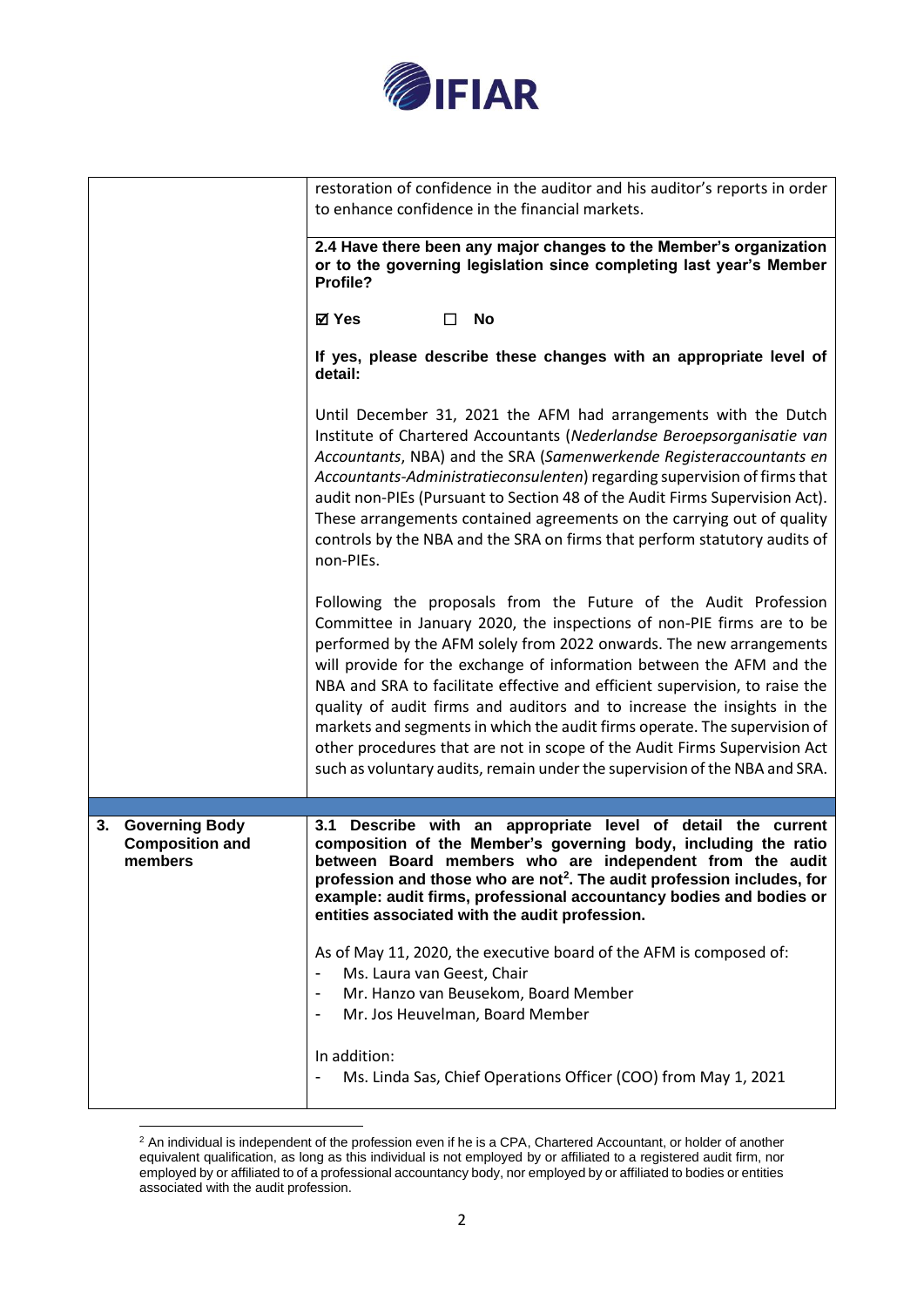

| The COO forms part of the executive board of the AFM but does not carry<br>any board responsibilities for the exercise of supervision as per AFM's<br>Articles of Association.                                                                                                                                                                                                                                                                                                                                                                                                                                                                                                                                                                                                                                                                                                                                                                               |
|--------------------------------------------------------------------------------------------------------------------------------------------------------------------------------------------------------------------------------------------------------------------------------------------------------------------------------------------------------------------------------------------------------------------------------------------------------------------------------------------------------------------------------------------------------------------------------------------------------------------------------------------------------------------------------------------------------------------------------------------------------------------------------------------------------------------------------------------------------------------------------------------------------------------------------------------------------------|
| The Head of the Audit & Reporting Quality Division is Mr. Ruud de<br>Hollander.                                                                                                                                                                                                                                                                                                                                                                                                                                                                                                                                                                                                                                                                                                                                                                                                                                                                              |
| 3.2 What are the eligibility criteria / requirements and composition<br>requirements for the members of the governing body?                                                                                                                                                                                                                                                                                                                                                                                                                                                                                                                                                                                                                                                                                                                                                                                                                                  |
| As per the Articles of Association, the Board comprises of between three<br>and five Board Members. Board Members are appointed by the minister<br>of Finance, based on a non-binding proposal of the Supervisory Board of<br>the AFM. The Supervisory Board of the AFM determines the eligibility<br>criteria and qualifications required for Board members. All Board Members<br>have a fulltime appointment at the AFM. The duration of an appointment<br>is four years and can be prolonged with another period of four years.                                                                                                                                                                                                                                                                                                                                                                                                                           |
| As per the Audit Firms Supervision Act and the Regulation (EU) 537/2014,<br>all Board members should be independent from the audit profession.<br>More about this follows below. It is also required that there is sufficient<br>expertise/knowledge on the subject of audit, at least for one of the Board<br>Members, either by having been an auditor, or by having appropriate<br>knowledge of a relevant subject matter (which include: general accounting<br>theory and principles, legal requirements and standards relating to the<br>preparation of annual and consolidated accounts, international accounting<br>standards, financial analysis, cost and management accounting, risk<br>management and internal control, auditing and professional skills, legal<br>requirements and professional standards relating to statutory audit and<br>statutory auditors, international auditing standards, and professional<br>ethics and independence). |
| 3.3. Is each member of the governing body independent from the audit<br>profession? The audit profession includes, for example: audit firms,<br>professional accountancy bodies and bodies or entities associated<br>with the audit profession.                                                                                                                                                                                                                                                                                                                                                                                                                                                                                                                                                                                                                                                                                                              |
| ⊠ Yes<br>$\square$ No                                                                                                                                                                                                                                                                                                                                                                                                                                                                                                                                                                                                                                                                                                                                                                                                                                                                                                                                        |
| 3.4 If the answer to question 3.3 is "No", is the majority of the members<br>of the governing body non-practitioner?                                                                                                                                                                                                                                                                                                                                                                                                                                                                                                                                                                                                                                                                                                                                                                                                                                         |
| $\square$ Yes<br>$\square$ No<br>N/A                                                                                                                                                                                                                                                                                                                                                                                                                                                                                                                                                                                                                                                                                                                                                                                                                                                                                                                         |
| 3.5 If the answer to question 3.3 is "No", which safeguards are in place<br>to provide for the Member's overall independence from the audit                                                                                                                                                                                                                                                                                                                                                                                                                                                                                                                                                                                                                                                                                                                                                                                                                  |
| profession?<br>N/A                                                                                                                                                                                                                                                                                                                                                                                                                                                                                                                                                                                                                                                                                                                                                                                                                                                                                                                                           |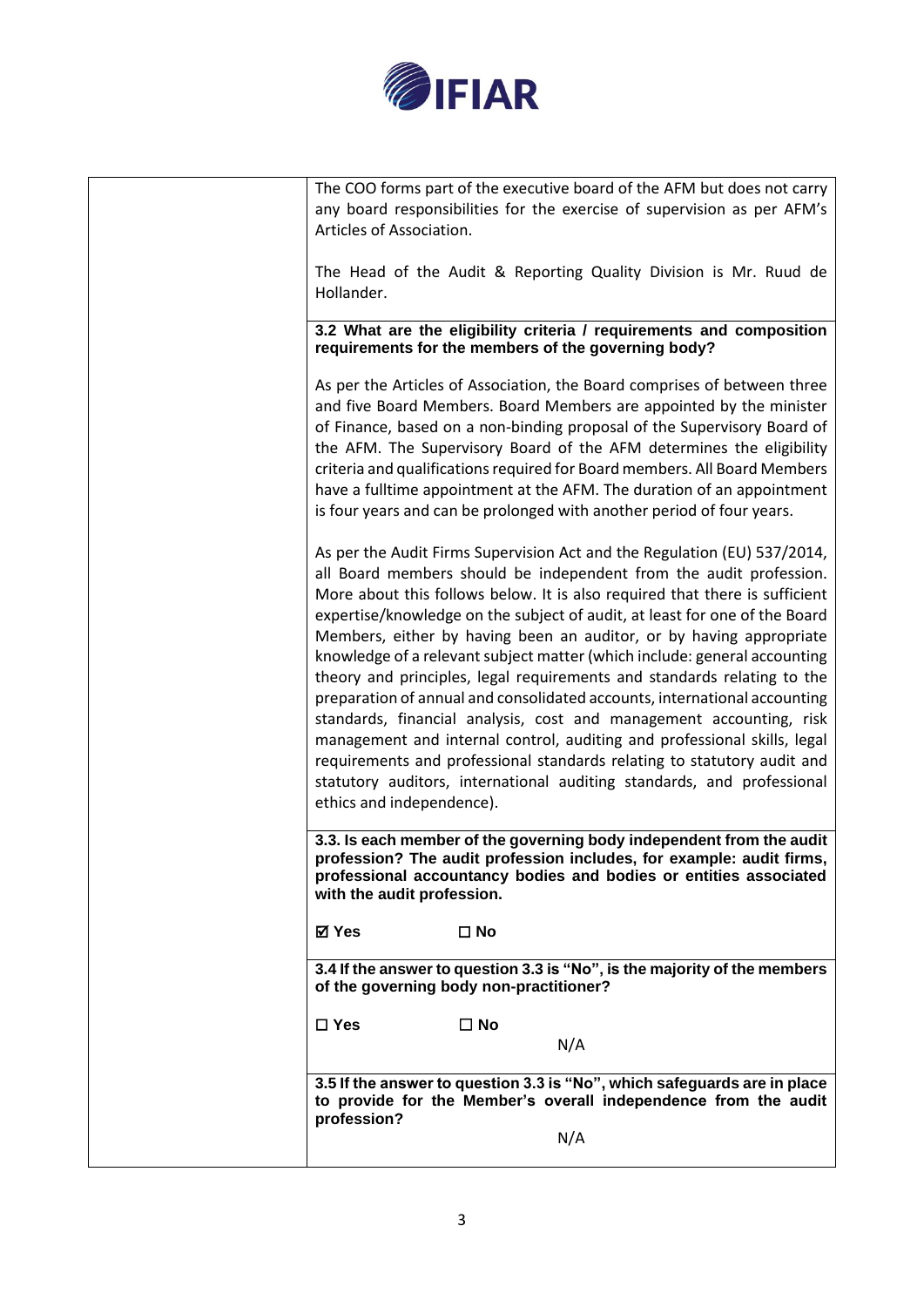

|                                   | 3.6 Is there a restriction or recusal process that is applicable to<br>members of the governing body of the Member who are current or<br>former auditors/practitioners?                                                                                                                                                                                                                                                                                                                                                                  |  |
|-----------------------------------|------------------------------------------------------------------------------------------------------------------------------------------------------------------------------------------------------------------------------------------------------------------------------------------------------------------------------------------------------------------------------------------------------------------------------------------------------------------------------------------------------------------------------------------|--|
|                                   | <b>⊠</b> Yes<br>$\square$ No                                                                                                                                                                                                                                                                                                                                                                                                                                                                                                             |  |
|                                   | Does this include a "cooling-off" period for former auditors?                                                                                                                                                                                                                                                                                                                                                                                                                                                                            |  |
|                                   | ⊠ Yes<br>$\square$ No                                                                                                                                                                                                                                                                                                                                                                                                                                                                                                                    |  |
|                                   | If yes to either of the above, please describe:                                                                                                                                                                                                                                                                                                                                                                                                                                                                                          |  |
|                                   | As per section 47 of the Wta, Board Members of the AFM:                                                                                                                                                                                                                                                                                                                                                                                                                                                                                  |  |
|                                   | a. may not be responsible for conducting statutory audits during the period<br>of being a member of the Board, nor have been responsible for conducting<br>statutory audits during the previous three years;                                                                                                                                                                                                                                                                                                                             |  |
|                                   | b. may not be solely or jointly responsible for the day-to-day management<br>of an audit firm during the period of being a member of the Board, nor<br>have been in the previous three years;                                                                                                                                                                                                                                                                                                                                            |  |
|                                   | c. may not be a voting member of the board of an audit firm during the<br>period of being a member of the Board, nor have been such voting<br>member in the previous three years;                                                                                                                                                                                                                                                                                                                                                        |  |
|                                   | d. may not have any voting rights in an audit firm during the period of being<br>a member of the Board, nor have had such rights in the previous three<br>years;                                                                                                                                                                                                                                                                                                                                                                         |  |
|                                   | e. may not be employed by or affiliated to an audit firm during the period<br>of being a member of the Board, nor have been in the previous three years.                                                                                                                                                                                                                                                                                                                                                                                 |  |
|                                   | 3.7 Other than the governing body, are members of the profession<br>involved in the Member's organization (including in any inspections,<br>committee or panel role)?                                                                                                                                                                                                                                                                                                                                                                    |  |
|                                   | $\Box$ Yes<br>⊠ No                                                                                                                                                                                                                                                                                                                                                                                                                                                                                                                       |  |
|                                   | If yes, please describe their role with an appropriate level of detail,<br>including the ratio between those who are independent and those who<br>are not in the relevant function and whether such role includes<br>decisional or control authority:                                                                                                                                                                                                                                                                                    |  |
|                                   |                                                                                                                                                                                                                                                                                                                                                                                                                                                                                                                                          |  |
| <b>Funding Arrangements</b><br>4. | 4.1 Describe the main funding arrangements of the Member, including<br>the setting and approval of the budget and the fees, if any:                                                                                                                                                                                                                                                                                                                                                                                                      |  |
|                                   | The supervision activities of the AFM are levied to the firms under<br>supervision. The AFM's budget, which is the basis for the levies, is<br>approved by the minister of Finance. The calculation of the levies is<br>consulted with the Advisory Panel, which encompasses representatives of<br>the professional bodies and the market. The Advisory Panel has no formal<br>decision-making powers. The minister of Finance sets the levies. There are<br>separate levies for market entry and for annual supervision activities. The |  |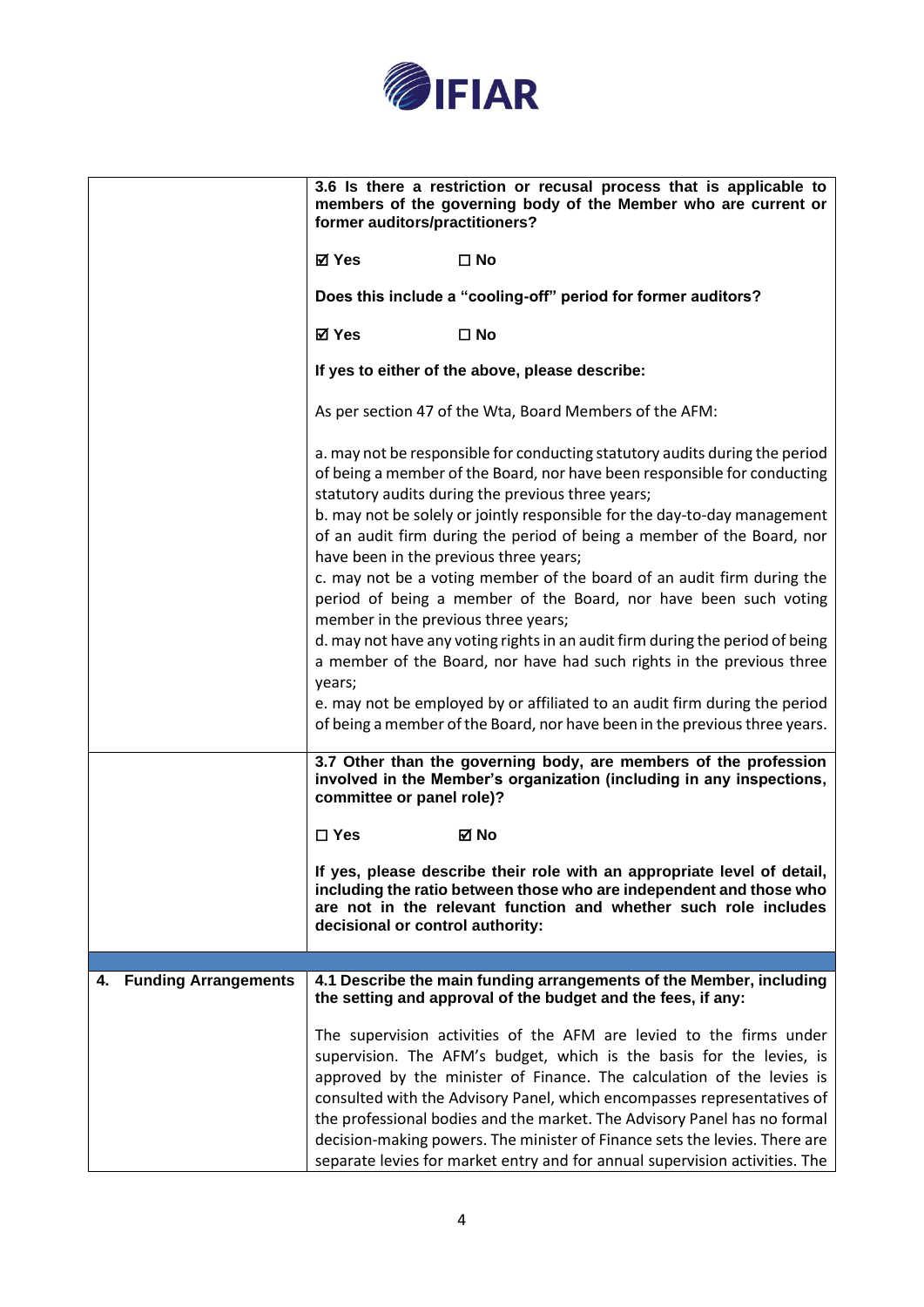

|                                                   | main drivers for the annual levies imposed on audit firms are the turn-over<br>in non-PIE-audits and in PIE-audits.                                                                                                    |  |
|---------------------------------------------------|------------------------------------------------------------------------------------------------------------------------------------------------------------------------------------------------------------------------|--|
|                                                   | 4.2 Is the funding free from undue influence by the profession?                                                                                                                                                        |  |
|                                                   | <b>⊠</b> Yes<br>$\square$ No                                                                                                                                                                                           |  |
|                                                   | Please describe with an appropriate level of detail the safeguards in<br>place to prevent undue influence by the profession:                                                                                           |  |
|                                                   | As already set out above, the Advisory Panel has no formal decision-<br>making powers. It is the Minister of Finance that sets the levies and these<br>levies are laid down in a Royal Decree.                         |  |
| <b>Inspection System</b><br>5.                    | 5.1 Does the Member have the responsibility for recurring inspections                                                                                                                                                  |  |
|                                                   | of audit firms undertaking audits of public interest entities (PIEs)?                                                                                                                                                  |  |
|                                                   | <b>⊠</b> Yes<br>$\square$ No                                                                                                                                                                                           |  |
|                                                   | 5.2 Is this responsibility undertaken directly or through oversight of<br>inspection conducted by another organization?                                                                                                |  |
|                                                   | <b>⊠</b> Directly<br>□ Through Oversight                                                                                                                                                                               |  |
|                                                   | If directly, kindly provide a brief description or summary of the<br>$\bullet$<br>responsibility, including the regulatory reporting process after<br>inspections i.e. recommendations issued, follow-up, etc.).       |  |
|                                                   | If through oversight of another organization, please describe with<br>$\bullet$<br>an appropriate level of detail the other organization, its relation to<br>the Member, its role, and the arrangements for oversight: |  |
|                                                   | AFM employs its own inspectors who conduct the licensing and inspection                                                                                                                                                |  |
|                                                   | work of firms that conduct statutory audits (PIE and Non-PIE).                                                                                                                                                         |  |
|                                                   | 5.3<br>Please describe with an<br>detail<br>level<br>the<br>appropriate<br>of<br>requirements and practices regarding the frequency of inspections:                                                                    |  |
|                                                   | The AFM is solely and fully responsible for the licensing and supervision of<br>firms that audit PIEs. These firms must be inspected at least every third                                                              |  |
|                                                   | year, and the inspections are performed by staff of the AFM.                                                                                                                                                           |  |
|                                                   | The AFM is also solely responsible for the licensing and supervision of firms<br>that audit non-PIEs. These firms must be inspected at least every six years.                                                          |  |
|                                                   |                                                                                                                                                                                                                        |  |
| <b>Audit and Financial</b><br>6.<br><b>Market</b> | 6.1 Provide the number of audit firms subject to inspections. Include<br>an indication of the number of public interest audits (PIEs) and other<br>audits that fall under the Member's oversight or mandate.           |  |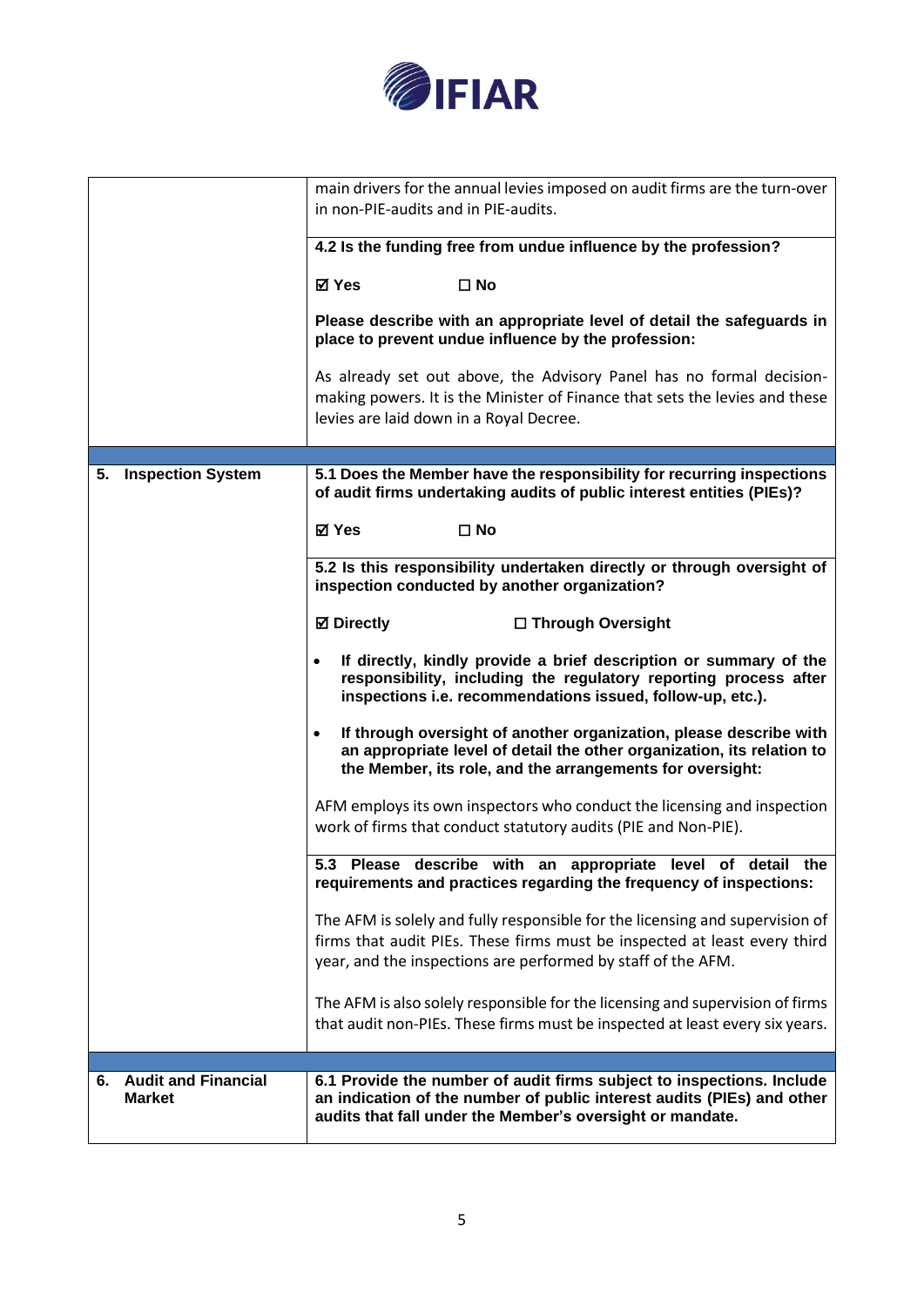

|                                                                                                           | As of February 3rd, 2022, 6 firms are licensed to audit PIEs, and 254 firms<br>to audit non-PIEs. Further, 19 firms are registered as third country audit<br>entities.<br>In the Netherlands, a total of 19,561 statutory audits were carried out in<br>the year 2020/2021. Of this number, 881 were audits of Dutch PIEs (banks,<br>insurance companies, listed companies and specific companies for<br>example large pension funds and large housing corporations).<br>6.2 What are the sizes and market shares of each of the largest audit<br>firms in the Member's jurisdiction?<br>The audit market in the Netherlands is highly concentrated. The majority<br>of audits of PIEs is performed by the Big 4 firms. In year 2020/2021 the<br>market shares (based on the number of audits of PIEs and revenue from<br>PIE audits) were as follows: |                                                                                                                                                                                                                                                                                                                                                                                                                                                                                                                                                                                                                                                                                                                                                                                                                                                                                                                                                                                                              |                                                                             |
|-----------------------------------------------------------------------------------------------------------|--------------------------------------------------------------------------------------------------------------------------------------------------------------------------------------------------------------------------------------------------------------------------------------------------------------------------------------------------------------------------------------------------------------------------------------------------------------------------------------------------------------------------------------------------------------------------------------------------------------------------------------------------------------------------------------------------------------------------------------------------------------------------------------------------------------------------------------------------------|--------------------------------------------------------------------------------------------------------------------------------------------------------------------------------------------------------------------------------------------------------------------------------------------------------------------------------------------------------------------------------------------------------------------------------------------------------------------------------------------------------------------------------------------------------------------------------------------------------------------------------------------------------------------------------------------------------------------------------------------------------------------------------------------------------------------------------------------------------------------------------------------------------------------------------------------------------------------------------------------------------------|-----------------------------------------------------------------------------|
|                                                                                                           | Deloitte<br>EY<br><b>KPMG</b><br>PwC<br><b>BDO</b><br><b>Mazars</b>                                                                                                                                                                                                                                                                                                                                                                                                                                                                                                                                                                                                                                                                                                                                                                                    | number of PIE<br>Based<br>audits<br>15%<br>18%<br>26%<br>25%<br>9%<br>8%                                                                                                                                                                                                                                                                                                                                                                                                                                                                                                                                                                                                                                                                                                                                                                                                                                                                                                                                     | Based on revenue from PIE<br>audits<br>14%<br>30%<br>27%<br>24%<br>2%<br>3% |
| <b>Main Other</b><br>7.<br><b>Responsibilities of the</b><br>Member within the area<br>of Audit Oversight | <b>Ø</b> Directly                                                                                                                                                                                                                                                                                                                                                                                                                                                                                                                                                                                                                                                                                                                                                                                                                                      | 7.1 Please indicate whether the Member has responsibility for tasks<br>other than Inspections within the area of Audit Oversight:<br><b>Ø Registration/Licensing</b><br>□ Audit and/or Ethics Standard Setting<br>☑ Permanent Education of Auditors<br><b>ØEnforcement</b><br>$\Box$ Other: $\_\_$<br>7.2 If the Member has the responsibility for Registration/Licensing,<br>please indicate whether this responsibility is undertaken directly or<br>through oversight of Registration/Licensing conducted by another<br>organization?<br>□ Through Oversight<br>If directly, please describe the responsibility with an appropriate<br>level of detail.<br>If through oversight, please indicate the name of the other<br>organization and its composition (i.e. whether practitioners from<br>the audit profession are involved in decision-making). Also give a<br>description of the powers of the other organization and procedure<br>applied, as well as the role of the Member in these procedures. |                                                                             |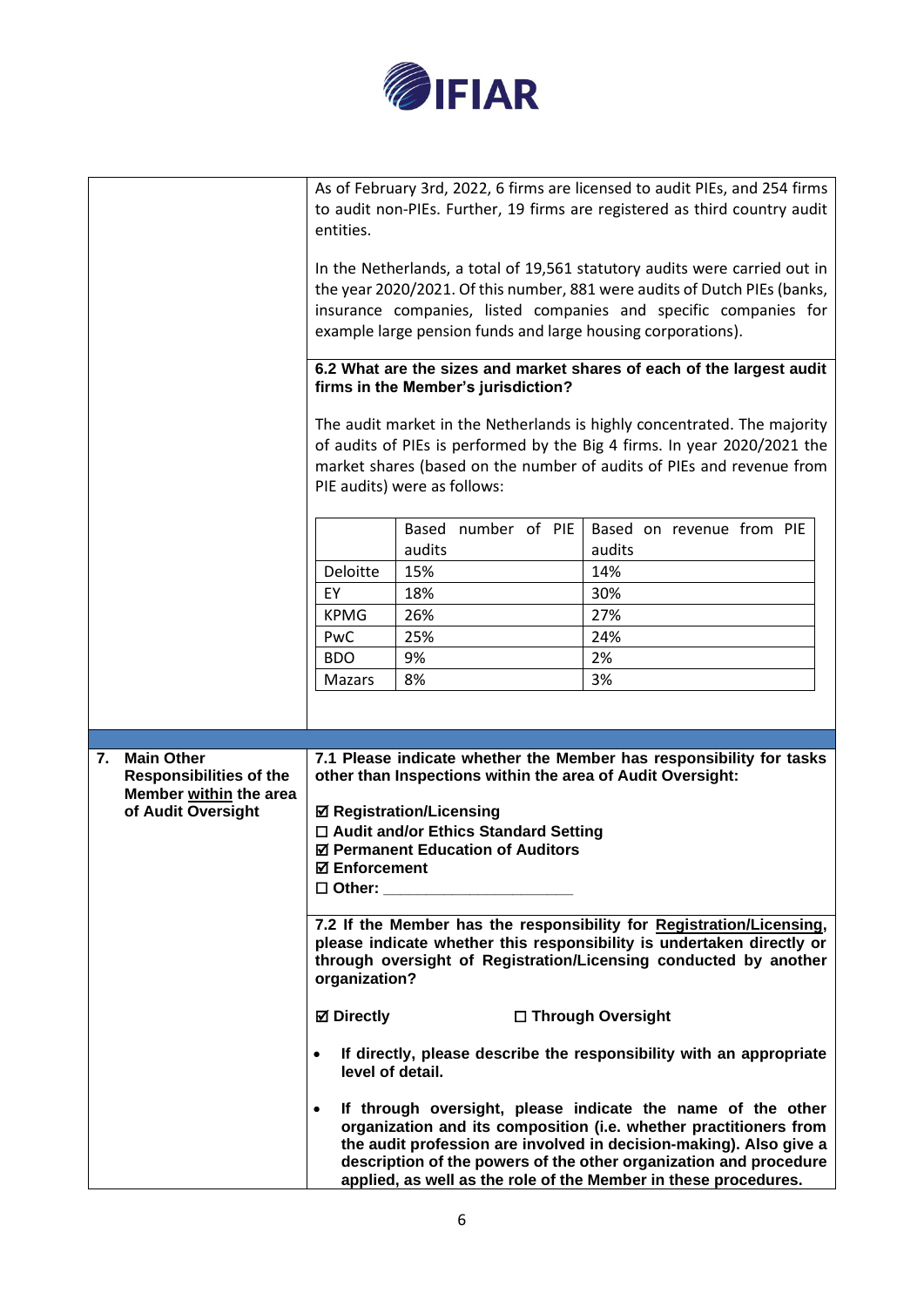

| The AFM is solely and fully responsible for the licensing (registration) of<br>firms that carry out statutory audits, as well as the registration of auditors<br>employed by, or otherwise associated with, those audit firms.                                                                                                                                                                                                                                                                                                         |
|----------------------------------------------------------------------------------------------------------------------------------------------------------------------------------------------------------------------------------------------------------------------------------------------------------------------------------------------------------------------------------------------------------------------------------------------------------------------------------------------------------------------------------------|
| 7.3 If the Member has the responsibility for Audit and/or Ethics<br>Standard Setting, please indicate whether this responsibility is<br>undertaken directly or through oversight of Audit and/or Ethics<br><b>Standard Setting conducted by another organization?</b>                                                                                                                                                                                                                                                                  |
| $\square$ Directly<br>□ Through Oversight                                                                                                                                                                                                                                                                                                                                                                                                                                                                                              |
| If directly, please describe the responsibility with an appropriate<br>level of detail.                                                                                                                                                                                                                                                                                                                                                                                                                                                |
| If through oversight, please indicate the name of the other<br>organization and its composition (i.e. whether practitioners from<br>the audit profession are involved in decision-making). Also give a<br>description of the powers of the other organization and procedures<br>applied, as well as the role of the Member in these procedures.                                                                                                                                                                                        |
| N/A                                                                                                                                                                                                                                                                                                                                                                                                                                                                                                                                    |
| (The AFM has no formal role regarding standard setting and regulation,<br>however regarding standard setting and regulation the AFM advises the<br>minister of Finance and the NBA.)                                                                                                                                                                                                                                                                                                                                                   |
| 7.4 If the Member has the responsibility for Permanent Education of<br>Auditors, please indicate whether this responsibility is undertaken<br>directly or through oversight of Permanent Education of Auditors<br>conducted by another organization?                                                                                                                                                                                                                                                                                   |
| $\square$ Directly<br><b>Ø Through Oversight</b>                                                                                                                                                                                                                                                                                                                                                                                                                                                                                       |
| If directly, please describe the responsibility with an appropriate<br>$\bullet$<br>level of detail.                                                                                                                                                                                                                                                                                                                                                                                                                                   |
| If through oversight, please indicate the name of the other<br>organization and its composition (i.e. whether practitioners from<br>the audit profession are involved in decision-making). Also give a<br>description of the powers of the other organization and procedures<br>applied, as well as the role of the Member in these procedures.                                                                                                                                                                                        |
| The AFM is responsible for the oversight of Permanent Education of<br>auditors.                                                                                                                                                                                                                                                                                                                                                                                                                                                        |
| Permanent education standards are set by the NBA. Furthermore, the NBA<br>registers the obliged permanent education followed by each auditor. In<br>case of non-compliance, the NBA can file a disciplinary complaint against<br>an individual auditor at the independent Disciplinary Court for Auditors<br>('Accountantskamer'). Furthermore, the audit organization has a duty of<br>care regarding the permanent education of its auditors. The AFM's<br>responsibility to oversee audit firms, includes compliance with permanent |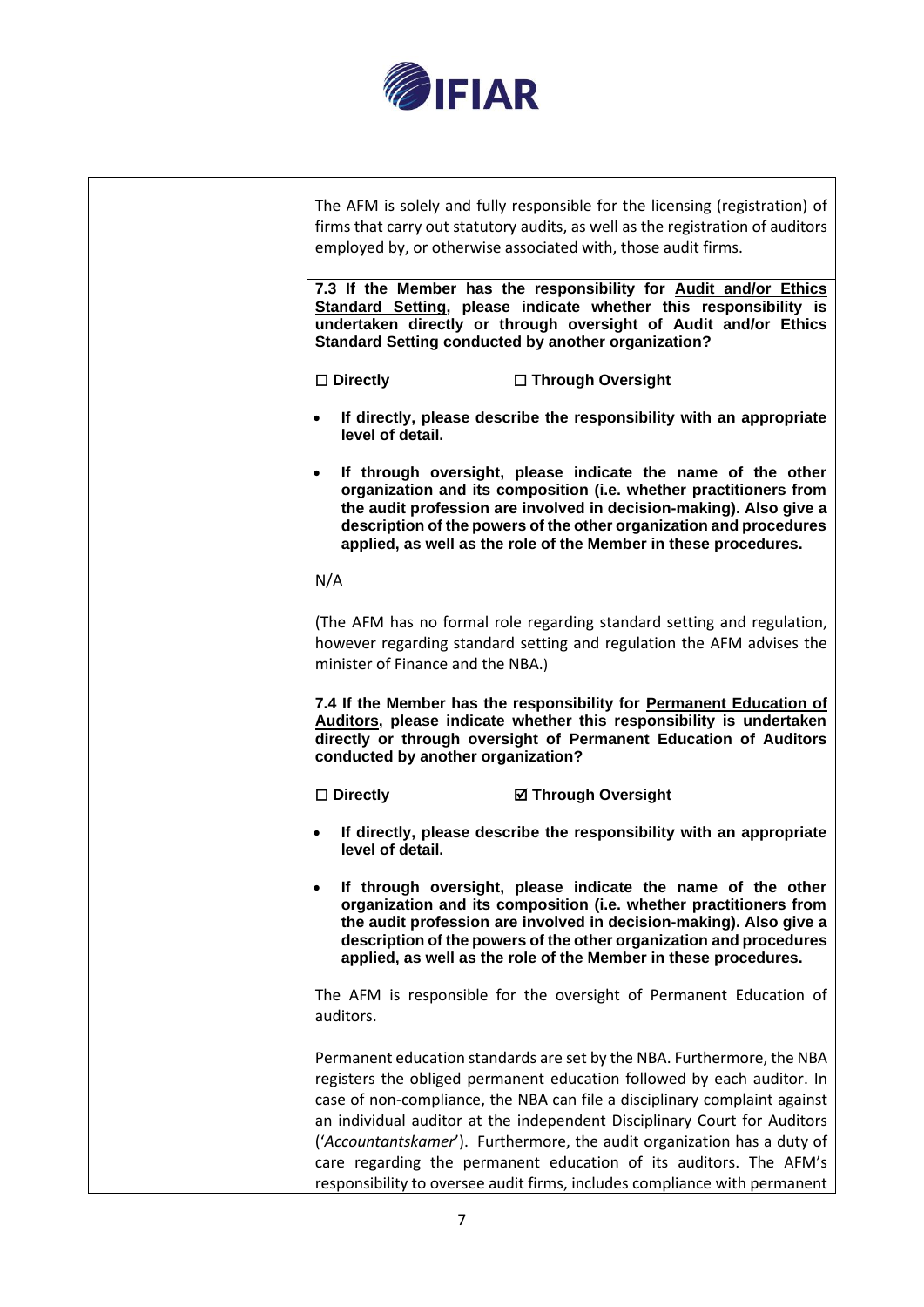

|                                                                                                            | education requirements for auditors; non-compliance by the audit<br>organization can be enforced by administrative measures as described<br>below.                                                                                                                                                                                                                                                                                                                                                                                |  |  |
|------------------------------------------------------------------------------------------------------------|-----------------------------------------------------------------------------------------------------------------------------------------------------------------------------------------------------------------------------------------------------------------------------------------------------------------------------------------------------------------------------------------------------------------------------------------------------------------------------------------------------------------------------------|--|--|
|                                                                                                            | 7.5 If the Member has the responsibility for <b>Enforcement</b> , please<br>indicate whether this responsibility is undertaken directly or through<br>referral to other organization(s)?                                                                                                                                                                                                                                                                                                                                          |  |  |
|                                                                                                            | <b>Ø</b> Directly<br>□ Through Referral                                                                                                                                                                                                                                                                                                                                                                                                                                                                                           |  |  |
|                                                                                                            | If directly, kindly provide a brief description or summary of the<br>enforcement responsibility, the procedure and process involved,<br>including the regulatory reporting process that led to disciplinary<br>action.                                                                                                                                                                                                                                                                                                            |  |  |
|                                                                                                            | If through referral, please indicate the name of the other<br>organization and its composition (i.e. whether practitioners from<br>the audit profession are involved in decision-making). Also give a<br>description of the enforcement powers of the other organization<br>and procedures applied, as well as the role of the Member in these<br>procedures.                                                                                                                                                                     |  |  |
|                                                                                                            | The AFM has the power to impose administrative sanctions in case of<br>violations of the law and regulation against audit firms (including imposing<br>fines and deregistration), and individual board members (imposing fines or<br>removal from (board) position). Further the AFM has the power to file a<br>disciplinary case against statutory auditors at the independent Disciplinary<br>Court for Auditors. This Court can amongst others withdraw the license<br>from individual auditors and impose disciplinary fines. |  |  |
|                                                                                                            | 7.6 If the Member has the responsibility for other tasks within the area<br>of Audit Oversight, please describe with an appropriate level of detail:                                                                                                                                                                                                                                                                                                                                                                              |  |  |
|                                                                                                            | N/A                                                                                                                                                                                                                                                                                                                                                                                                                                                                                                                               |  |  |
| <b>Main Other</b><br>8.<br><b>Responsibilities of the</b><br>Member outside the<br>area of Audit Oversight | 8.1 Please describe with an appropriate level of detail whether the<br>Member has responsibility for tasks outside the area of audit oversight<br>such as Supervision of Financial Reporting or Securities Regulation:                                                                                                                                                                                                                                                                                                            |  |  |
|                                                                                                            | Outside the scope of audit oversight, the AFM has a broad range of other<br>tasks in the area of financial supervision. The Dutch Authority for the<br>Financial Markets (AFM) is responsible for supervising the operation of the<br>financial markets. This means that the AFM supervises the conduct of the<br>entire financial market sector: savings, investment, insurance and loans.<br>This includes market abuse, public bids and offerings, financial reporting<br>and securities regulation.                           |  |  |